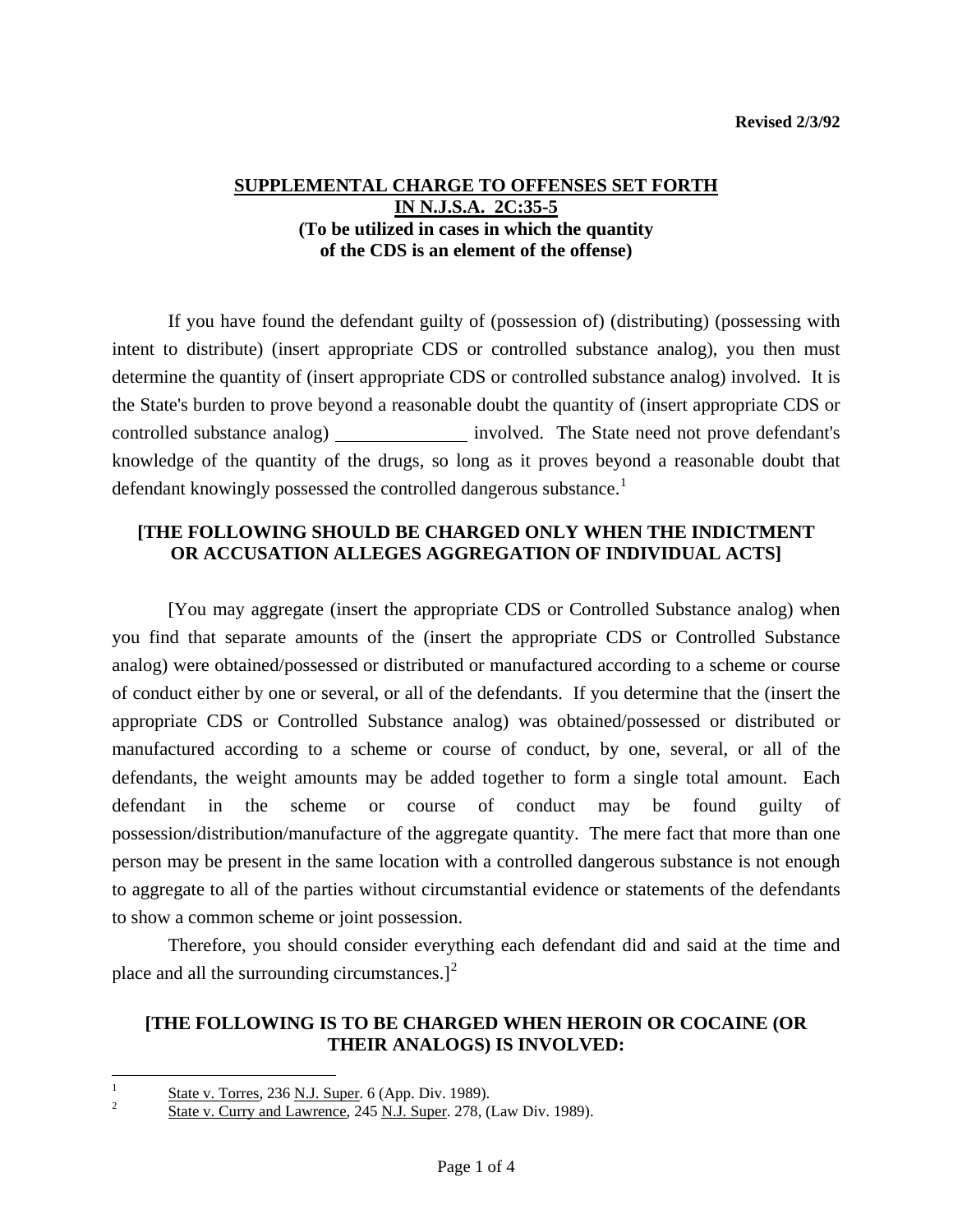#### **SUPPLEMENTAL CHARGE TO OFFENSES IN N.J.S.A. 2C:35-5**

# **N.J.S.A. 2C:35-5(b)(1) - (3)]**

 Specifically, you must determine which one of the following quantities have been proven:

1. Five  $(5)$  ounces or more<sup>[3](#page-0-2)</sup> of (insert appropriate CDS or controlled substance analog), including any adulterants or dilutants, (and included within this quantity were at least 3.5 grams free base drug).<sup>[4](#page-1-0)</sup>

or

2. One-half ounce or more, (but less than five  $(5)$  $(5)$  $(5)$  ounces),<sup>5</sup> of (insert appropriate CDS or controlled substance analog) including any adulterants or dilutants, (and included within this quantity were at least 3.5 grams or pure free base drug).<sup>[6](#page-1-2)</sup>

or

 3. Less than one-half (½) ounce of (insert appropriate CDS or controlled substance analog), including any adulterants or dilutants (and included within this quantity were less than 3.5 grams of pure free base drug or an undetermined amount of pure free base drug.)<sup>[7](#page-1-3)</sup>

 After determining which one of these quantities the State has proven beyond a reasonable doubt, you should mark the appropriate section of the verdict sheet which will be supplied to you.

 $\frac{1}{3}$  This quantity makes the offense a first degree crime. N.J.S.A. 2C:35-5b(1). In cases in which only a second degree offense is charged (N.J.S.A. 2C:35-5b(2), this portion of the charge should not be given. In such a second degree case, the jury should simply be instructed to determine whether the State has proven beyond a reasonable doubt that quantity was one-half (½) ounce or more, including any adulterants or dilutants, (and included within this quantity were at least 3.5 grams of pure free base drug (see footnote 4 below).

<span id="page-1-0"></span>As originally enacted, N.J.S.A. 2C:35-5b(1) - (3); N.J.S.A. 2C:35-5(4) and (5); and N.J.S.A. 2C:35-5b(8) and (9) required that the State prove that there was at least 3.5 grams pure free base drug to elevate the degree of the crime. On June 28, 1988,  $\underline{L}$ . 1988,  $\underline{L}$ . 1988  $\underline{c}$ . 44 was enacted. This law made a number of amendments to the Comprehensive Drug Reform Act. Among these amendments were provisions deleting the requirements for proof of at least 3.5 grams of pure free base drug. Accordingly, this language should be charged only in cases occurring before June 28, 1988. For cases occurring on or after this date, the language should not be charged.

<span id="page-1-1"></span><sup>5</sup> The language "but less than five (5) ounces" should be used in cases in which a first degree offense is charged. There is no need to include this language when only a second degree offense is charged.

<span id="page-1-4"></span><span id="page-1-3"></span><span id="page-1-2"></span><sup>6</sup> As originally enacted, N.J.S.A. 2C:35-5b(1) - (3); N.J.S.A. 2C:35-5(4) and (5); and N.J.S.A. 2C:35-5b(8) and (9) required that the State prove that there was at least 3.5 grams pure free base drug to elevate the degree of the crime. On June 28, 1988, L. 1988, L. 1988 c. 44 was enacted. This law made a number of amendments to the Comprehensive Drug Reform Act. Among these amendments were provisions deleting the requirements for proof of at least 3.5 grams of pure free base drug. Accordingly, this language should be charged only in cases occurring before June 28, 1988. For cases occurring on or after this date, the language should not be charged. 7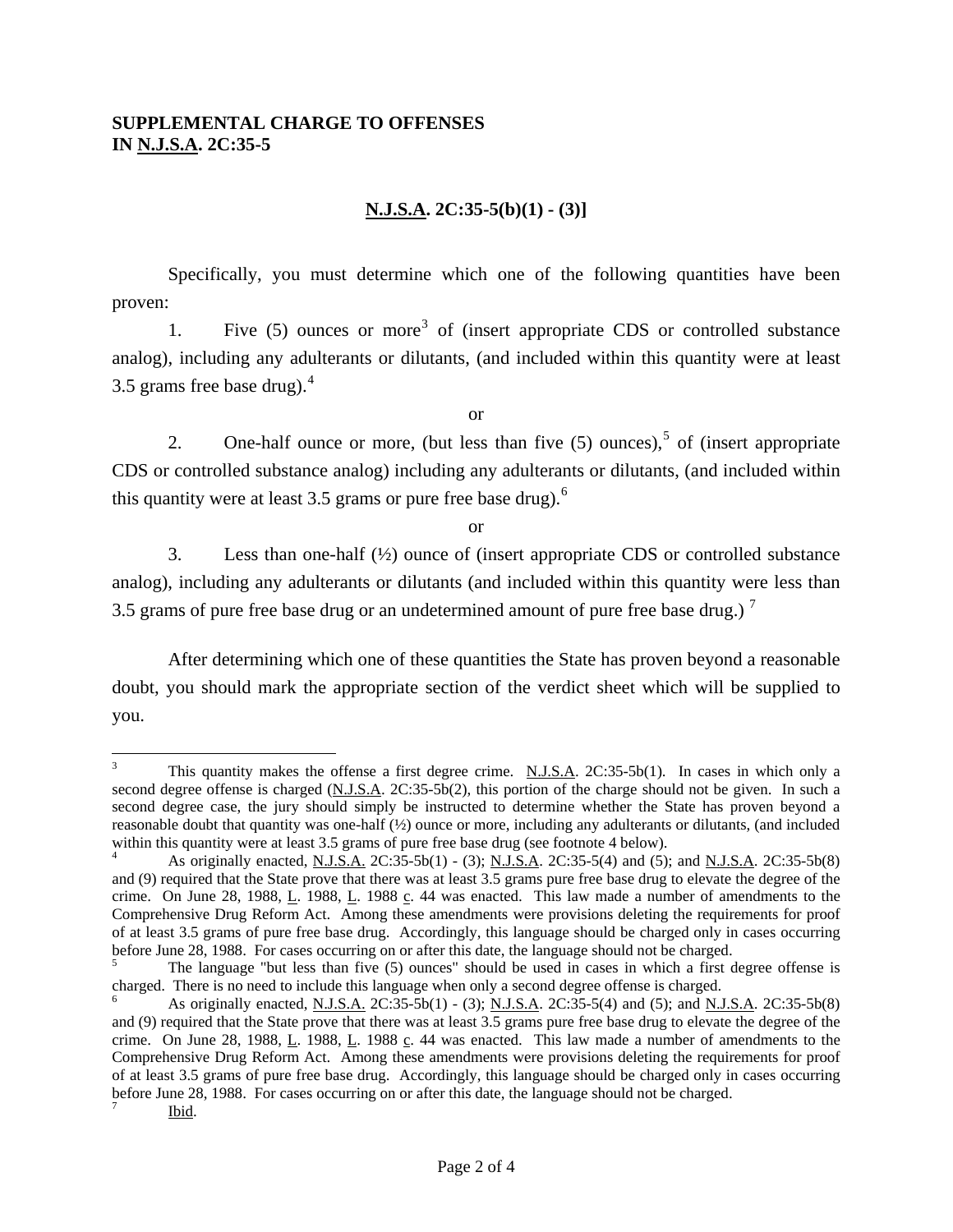## **SUPPLEMENTAL CHARGE TO OFFENSES IN N.J.S.A. 2C:35-5**

## **[THE FOLLOWING IS TO BE CHARGED WHEN A SCHEDULE I OR II DRUG (OR ITS ANALOGS) OTHER THAN HEROIN ORCOCAINE IS INVOLVED N.J.S.A. 2C:35-5b(4) AND (5)]**

 Specifically, you must determine whether the State has proven beyond a reasonable doubt that the quantity of the (insert appropriate CDS or controlled substance analog) was one (1) ounce or more, including any adulterants or dilutants, (and included within this quantity were at least 3.5 grams of pure free base drug).<sup>[8](#page-1-4)</sup> There will be a space on the verdict sheet on which you should mark your decision in this regard.

#### **[THE FOLLOWING IS TO BE CHARGED WHEN LSD OR PHENCYCLIDINE (OR THEIR ANALOGS) IS INVOLVED: N.J.S.A. 2C:35-5(b)(6) AND (7)]**

 Specifically, you must determine whether the State has proven beyond a reasonable doubt that the quantity of the (LSD or its analog) (phencyclidine or its analog) was (100 milligrams) (10 grams) or more including any adulterants or dilutants. There will be space on the verdict sheet on which you should mark your decision in this regard.

# **[THE FOLLOWING IS TO BE CHARGED WHEN METHAMPHETAMINE (OR ITS ANALOG) IS INVOLVED: N.J.S.A. 2C:35-5(b)(8) AND (9)]**

 Specifically, you must determine whether the State has proven beyond a reasonable doubt that the quantity of the methamphetamine (or its analog) was one (1) ounce or more, including any adulterants or dilutants, (and included in this quantity were at least 3.5 grams pure free base  $d\text{rug})$ . There will be space on the verdict sheet on which you should mark your decision in this regard.

# **[THE FOLLOWING IS TO BE CHARGED WHEN MARIJUANA OR HASHISH IS INVOLVED N.J.S.A. 2C:35-5(b)(10) - (12)]**

Specifically, you must determine which one of the following quantities has been proven:

<span id="page-2-1"></span> 8 Ibid.

<span id="page-2-0"></span>Ibid.